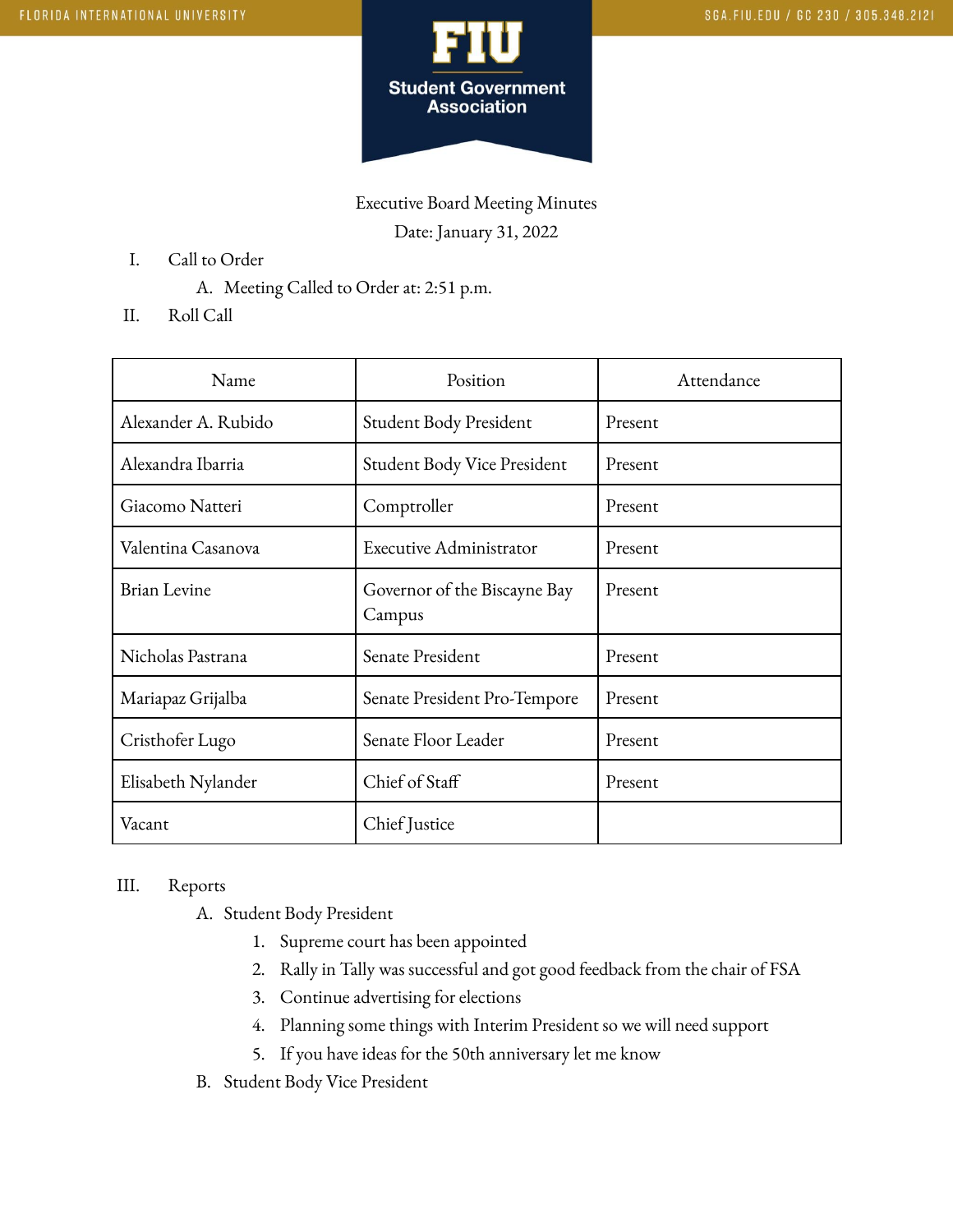- 1. Brainstorming ideas to get students more engaged and involved around campus
- C. Comptroller
	- 1. Sent out emails with questions so hoping to get by Friday
	- 2. Budgets next week Wednesday to Friday
- D. Executive Administrator
	- 1. No report
- E. Governor of the Biscayne Bay Campus
	- 1. New applicant for environmental resilience position
	- 2. Expecting another application
	- 3. Working on environmental resilience lecture
- F. Senate President
	- 1. 4 senators going up for confirmation today
	- 2. 3 interviews this week
	- 3. Expecting 3 applications
	- 4. Announcing judicial appointments today in senate
- G. Senate President Pro-Tempore
	- 1. Wants to start working on SGA newsletter
- H. Senate Floor Leader
	- 1. Working with Larissa for Meet Your Dean for March 24 (tentative)
- I. Chief of Staff
	- 1. Elections candidate applications are open
	- 2. Political parties have been voted on
	- 3. Planning SGA Banquet so if you have any ideas let me know
- J. Chief Justice
	- 1. VACANT
- IV. Old Business

A.

- V. New Business
	- A. Motion to approve meeting minutes for last meeting, January 24, 2022 President Rubido
		- 1. Senate President Pastrana seconds
		- 2. Approved with unanimous consent
- VI. Advisor Reports